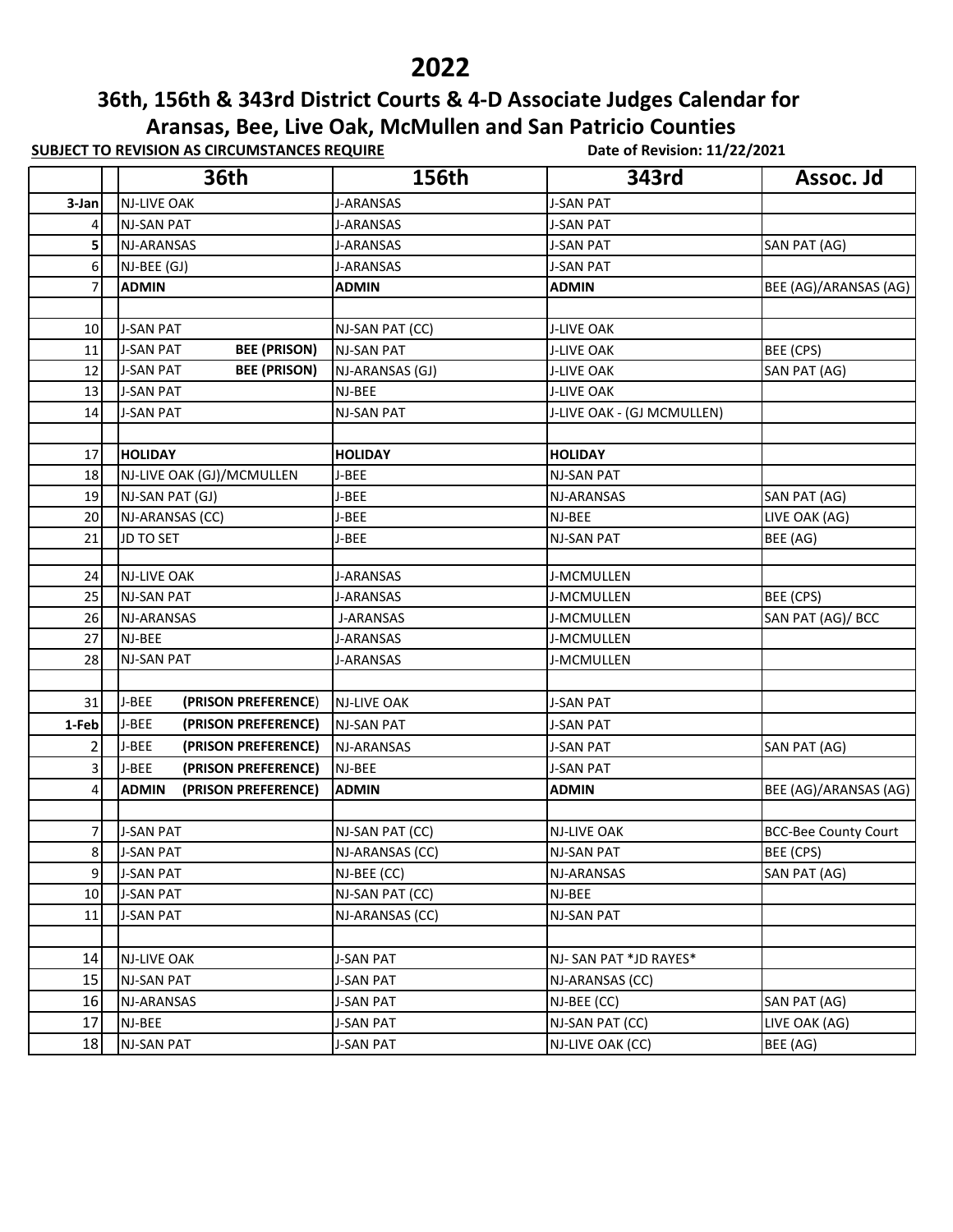|                | <b>36th</b>                | 156th                                    | 343rd                      | Assoc. Jd                   |
|----------------|----------------------------|------------------------------------------|----------------------------|-----------------------------|
| 21             | JD TO SET                  | JD TO SET                                | <b>JD TO SET</b>           |                             |
| 22             | <b>J-SAN PAT</b>           | NJ-LIVE OAK                              | <b>J-ARANSAS</b>           | BEE (CPS)                   |
| 23             | <b>J-SAN PAT</b>           | NJ-ARANSAS                               | J-ARANSAS                  | SAN PAT (AG)                |
| 24             | <b>J-SAN PAT</b>           | NJ-BEE                                   | J-ARANSAS                  |                             |
| 25             | <b>J-SAN PAT</b>           | NJ-SAN PAT                               | <b>J-ARANSAS</b>           |                             |
|                |                            |                                          |                            |                             |
| 28             | <b>J-LIVE OAK</b>          | <b>J-SAN PAT</b>                         | NJ-MCMULLEN                |                             |
| 1-Mar          | <b>J-LIVE OAK</b>          | <b>J-SAN PAT</b>                         | <b>NJ-SAN PAT</b>          | <b>BCC-Bee County Court</b> |
| 2              | <b>J-LIVE OAK</b>          | <b>J-SAN PAT</b>                         | NJ-ARANSAS                 |                             |
| 3              | <b>J-LIVE OAK</b>          | <b>J-SAN PAT</b>                         | NJ-BEE                     |                             |
| 4              | <b>ADMIN</b>               | <b>ADMIN</b>                             | <b>ADMIN</b>               | BEE (AG)/ARANSAS (AG)       |
|                |                            |                                          |                            |                             |
| $\overline{7}$ | <b>NJ-LIVE OAK</b>         | <b>J-ARANSAS</b>                         | <b>J-SAN PAT</b>           |                             |
| 8              | <b>NJ-SAN PAT</b>          | <b>J-ARANSAS</b>                         | <b>J-SAN PAT</b>           | BEE (CPS)                   |
| 9              | <b>NJ-ARANSAS</b>          | <b>J-ARANSAS</b>                         | <b>J-SAN PAT</b>           | SAN PAT (AG)/BCC            |
| 10             | NJ-BEE                     | <b>J-ARANSAS</b>                         | <b>J-SAN PAT</b>           |                             |
| 11             | NJ-SAN PAT                 | <b>J-ARANSAS</b>                         | <b>J-SAN PAT</b>           |                             |
|                |                            |                                          |                            |                             |
| 14             | <b>JD TO SET</b>           | NJ-MCMULLEN/LIVE OAK                     | J-BEE                      |                             |
| 15             | JD TO SET                  | NJ-SAN PAT                               | J-BEE                      |                             |
| 16             | JD TO SET                  | NJ-ARANSAS                               | J-BEE                      | SAN PAT (AG)                |
| 17             | <b>JD TO SET</b>           | NJ-BEE                                   | J-BEE                      |                             |
| 18             | <b>JD TO SET</b>           | NJ-SAN PAT                               | J-BEE                      | BEE (AG)                    |
|                |                            |                                          |                            |                             |
| 21             | <b>J-SAN PAT</b>           | NJ-SAN PAT (CC)                          | <b>NJ-LIVE OAK</b>         | <b>BCC-Bee County Court</b> |
| 22             | <b>J-SAN PAT</b>           | NJ-LIVE OAK (CC)                         | <b>NJ-SAN PAT</b>          | BEE (CPS)                   |
| 23             | <b>J-SAN PAT</b>           | NJ-BEE (CC)                              | NJ-ARANSAS                 | SAN PAT (AG)                |
| 24             | <b>J-SAN PAT</b>           | NJ-SAN PAT (CC)                          | NJ-BEE                     | LIVE OAK (AG)               |
| 25             | <b>J-SAN PAT</b>           | NJ-ARANSAS (CC)                          | <b>NJ-SAN PAT</b>          |                             |
|                |                            |                                          |                            |                             |
| 28             | NJ-SAN PAT (CC)            | <b>J-LIVE OAK</b>                        | <b>J-ARANSAS</b>           |                             |
| 29             | <b>NJ-SAN PAT</b>          | <b>J-LIVE OAK</b><br><b>BEE (PRISON)</b> | <b>J-ARANSAS</b>           |                             |
| 30             | NJ-ARANSAS                 | <b>BEE (PRISON)</b><br><b>J-LIVE OAK</b> | J-ARANSAS                  | SAN PAT (AG)                |
| 31             | NJ-BEE                     | <b>J-LIVE OAK</b>                        | J-ARANSAS                  |                             |
| 1-Apr          | <b>ADMIN</b>               | <b>ADMIN</b>                             | <b>ADMIN</b>               | BEE (AG)/ARANSAS (AG)       |
|                |                            |                                          |                            |                             |
| $\overline{4}$ | J-MCMULLEN                 | NJ-LIVE OAK/BEE                          | NJ-SAN PAT (CC)            |                             |
| 5 <sup>1</sup> | J-MCMULLEN                 | NJ-SAN PAT                               | NJ-LIVE OAK (CC)           | <b>BCC-Bee County Court</b> |
| 6              | J-MCMULLEN                 | NJ-ARANSAS                               | NJ-BEE (CC)                | SAN PAT (AG)                |
| 7              | <b>JUDICIAL CONFERENCE</b> | <b>JUDICIAL CONFERENCE</b>               | <b>JUDICIAL CONFERENCE</b> |                             |
| 8 <sup>1</sup> | <b>JUDICIAL CONFERENCE</b> | <b>JUDICIAL CONFERENCE</b>               | <b>JUDICIAL CONFERENCE</b> |                             |
|                |                            |                                          |                            |                             |
| 11             | J-BEE                      | J-SAN PAT                                | <b>NJ-LIVE OAK</b>         |                             |
| 12             | J-BEE                      | J-SAN PAT                                | NJ-SAN PAT                 | BEE (CPS)                   |
| 13             | J-BEE                      | J-SAN PAT                                | NJ-ARANSAS                 | SAN PAT (AG)                |
| 14             | J-BEE                      | J-SAN PAT                                | NJ-BEE                     | LIVE OAK (AG)               |
| 15             | <b>HOLIDAY</b>             | <b>HOLIDAY</b>                           | <b>HOLIDAY</b>             |                             |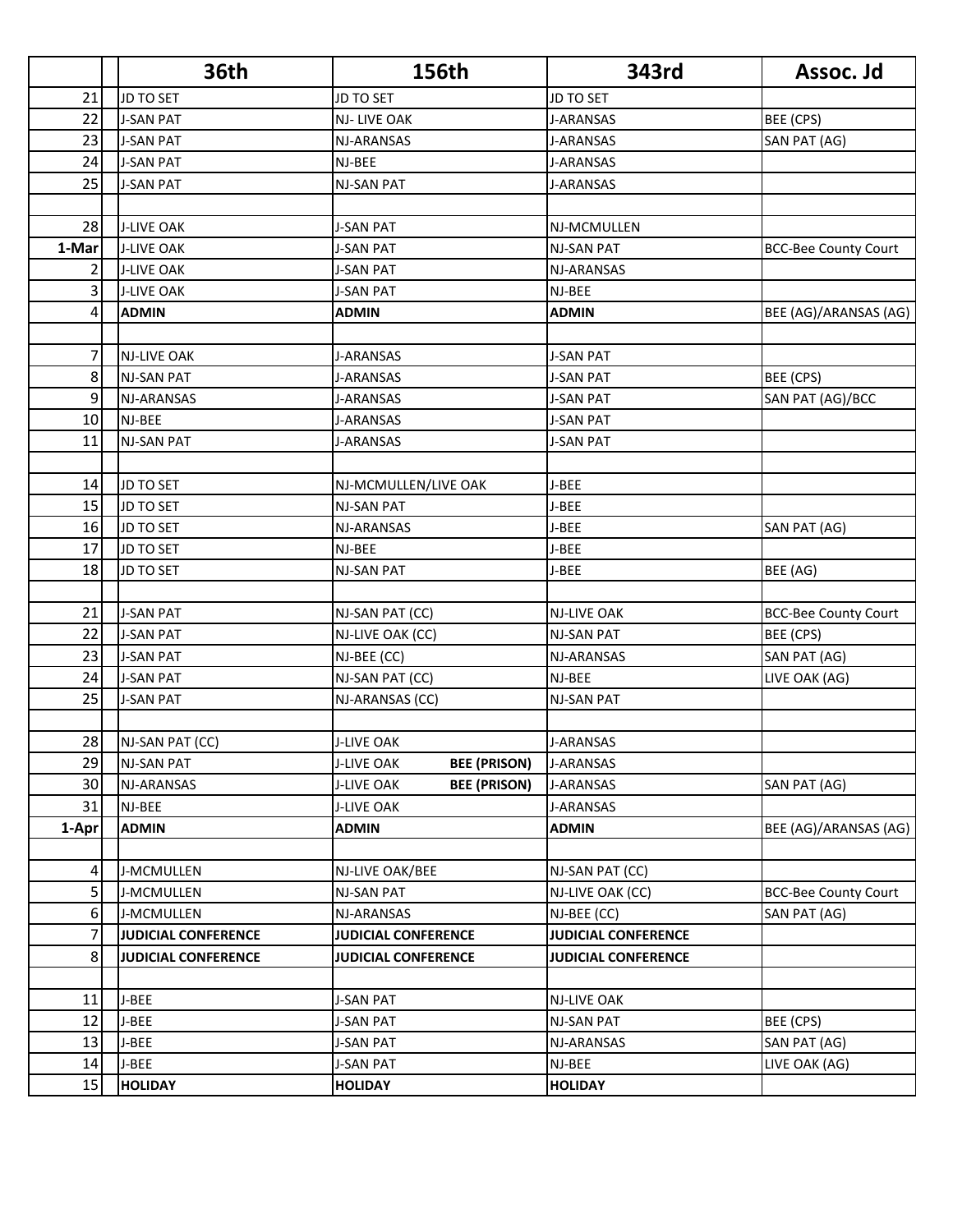|                 | <b>36th</b>       |             |                   | 156th                   | 343rd                 | Assoc. Jd                   |
|-----------------|-------------------|-------------|-------------------|-------------------------|-----------------------|-----------------------------|
| 18              | NJ-SAN PAT (CC)   |             | <b>J-LIVE OAK</b> |                         | <b>J-ARANSAS</b>      |                             |
| 19              | <b>NJ-SAN PAT</b> |             | <b>J-LIVE OAK</b> |                         | J-ARANSAS             | <b>BCC-Bee County Court</b> |
| 20              | NJ-ARANSAS        |             | J-LIVE OAK        |                         | J-ARANSAS             | SAN PAT (AG)                |
| 21              | NJ-BEE            |             | <b>J-LIVE OAK</b> |                         | <b>J-ARANSAS</b>      |                             |
| 22              | <b>NJ-SAN PAT</b> |             | <b>J-LIVE OAK</b> |                         | <b>J-ARANSAS</b>      | BEE (AG)                    |
|                 |                   |             |                   |                         |                       |                             |
| 25              | NJ-BEE (CC)       |             | NJ-LIVE OAK       |                         | <b>J-SAN PAT</b>      |                             |
| 26              | NJ-LIVE OAK (CC)  |             | NJ-SAN PAT        |                         | <b>J-SAN PAT</b>      | BEE (CPS)                   |
| 27              | NJ-SAN PAT (CC)   |             | NJ-ARANSAS        |                         | <b>J-SAN PAT</b>      |                             |
| 28              | NJ-ARANSAS (CC)   |             | NJ-BEE            |                         | J-SAN PAT             | SAN PAT (AG)                |
| 29              | <b>JD TO SET</b>  |             | <b>NJ-SAN PAT</b> |                         | <b>J-SAN PAT</b>      |                             |
|                 |                   |             |                   |                         |                       |                             |
| 2-May           | <b>J-SAN PAT</b>  | (J-ARANSAS) | J-BEE             | (PRISON PREFERENCE)     | <b>NJ-LIVE OAK</b>    |                             |
| 3               | <b>J-SAN PAT</b>  | (J-ARANSAS) | J-BEE             | (PRISON PREFERENCE)     | <b>NJ-SAN PAT</b>     |                             |
| 4               | <b>J-SAN PAT</b>  | (J-ARANSAS) | J-BEE             | (PRISON PREFERENCE)     | NJ-ARANSAS            | SAN PAT (AG)                |
| 5               | <b>J-SAN PAT</b>  | (J-ARANSAS) | J-BEE             | (PRISON PREFERENCE)     | NJ-BEE                |                             |
| 6               | <b>ADMIN</b>      | (J-ARANSAS) | <b>ADMIN</b>      | (PRISON PREFERENCE)     | <b>ADMIN</b>          | BEE (AG)/ARANSAS (AG)       |
|                 |                   |             |                   |                         |                       |                             |
| $\overline{9}$  | NJ-BEE (CC)       |             | <b>J-SAN PAT</b>  |                         | <b>J-LIVE OAK</b>     |                             |
| 10              | <b>NJ-SAN PAT</b> |             | J-SAN PAT         |                         | <b>J-LIVE OAK</b>     | BEE (CPS)                   |
| 11              | NJ-ARANSAS        |             | <b>J-SAN PAT</b>  |                         | <b>J-LIVE OAK</b>     | SAN PAT (AG)/BCC            |
| 12              | NJ-BEE            |             | <b>J-SAN PAT</b>  |                         | <b>J-LIVE OAK</b>     |                             |
| 13              | NJ-SAN PAT        |             | J-SAN PAT         |                         | <b>J-LIVE OAK</b>     |                             |
|                 |                   |             |                   |                         |                       |                             |
| 16              | <b>J-ARANSAS</b>  |             | NJ-LIVE OAK       |                         | <b>NJ-SAN PAT</b>     |                             |
| 17              | J-ARANSAS         |             | NJ-SAN PAT        |                         | NJ-BEE                |                             |
| 18              | J-ARANSAS         |             | NJ-ARANSAS        |                         | <b>JD TO SET</b>      | SAN PAT (AG)                |
| 19              | <b>J-ARANSAS</b>  |             | NJ-MCMULLEN       |                         | JD TO SET             | LIVE OAK (AG)               |
| 20              | <b>J-ARANSAS</b>  |             | JD TO SET         |                         | <b>NJ-SAN PAT</b>     | BEE (AG)                    |
|                 |                   |             |                   |                         |                       |                             |
| 23              | <b>J-SAN PAT</b>  |             |                   | DISTRICT COURT RESERVED | NJ-MCMULLEN/ LIVE OAK |                             |
| 24              | <b>J-SAN PAT</b>  |             |                   | DISTRICT COURT RESERVED | <b>NJ-SAN PAT</b>     | BEE (CPS)                   |
| 25              | <b>J-SAN PAT</b>  |             |                   | DISTRICT COURT RESERVED | NJ-ARANSAS            | SAN PAT (AG)                |
| 26              | <b>J-SAN PAT</b>  |             |                   | DISTRICT COURT RESERVED | NJ-BEE                |                             |
| 27              | <b>J-SAN PAT</b>  |             |                   | DISTRICT COURT RESERVED | <b>NJ-SAN PAT</b>     |                             |
|                 |                   |             |                   |                         |                       |                             |
| 30 <sup>1</sup> | <b>HOLIDAY</b>    |             | <b>HOLIDAY</b>    |                         | <b>HOLIDAY</b>        |                             |
| 31              | <b>NJ-SAN PAT</b> |             | J-MCMULLEN        |                         | NJ-LIVE OAK (CC)      | <b>BCC-Bee County Court</b> |
| 1-Jun           | NJ-ARANSAS        |             | J-MCMULLEN        |                         | NJ-SAN PAT (CC)       |                             |
| $\overline{2}$  | NJ-BEE            |             | J-MCMULLEN        |                         | NJ-ARANSAS (CC)       |                             |
| $\overline{3}$  | <b>ADMIN</b>      |             | <b>ADMIN</b>      |                         | <b>ADMIN</b>          | BEE (AG)/ARANSAS (AG)       |
|                 |                   |             |                   |                         |                       |                             |
| $6 \mid$        | <b>NJ-SAN PAT</b> |             | NJ-LIVE OAK       |                         | J-ARANSAS             |                             |
| $\overline{7}$  | NJ-LIVE OAK (CC)  |             | NJ-SAN PAT        |                         | J-ARANSAS             | <b>BCC</b>                  |
| 8 <sup>1</sup>  | NJ-BEE (CC)       |             | NJ-ARANSAS        |                         | J-ARANSAS             | SAN PAT (AG)                |
| $\overline{9}$  | NJ-ARANSAS (CC)   |             | NJ-BEE            |                         | J-ARANSAS             |                             |
| 10              | JD TO SET         |             | NJ-SAN PAT        |                         | J-ARANSAS             |                             |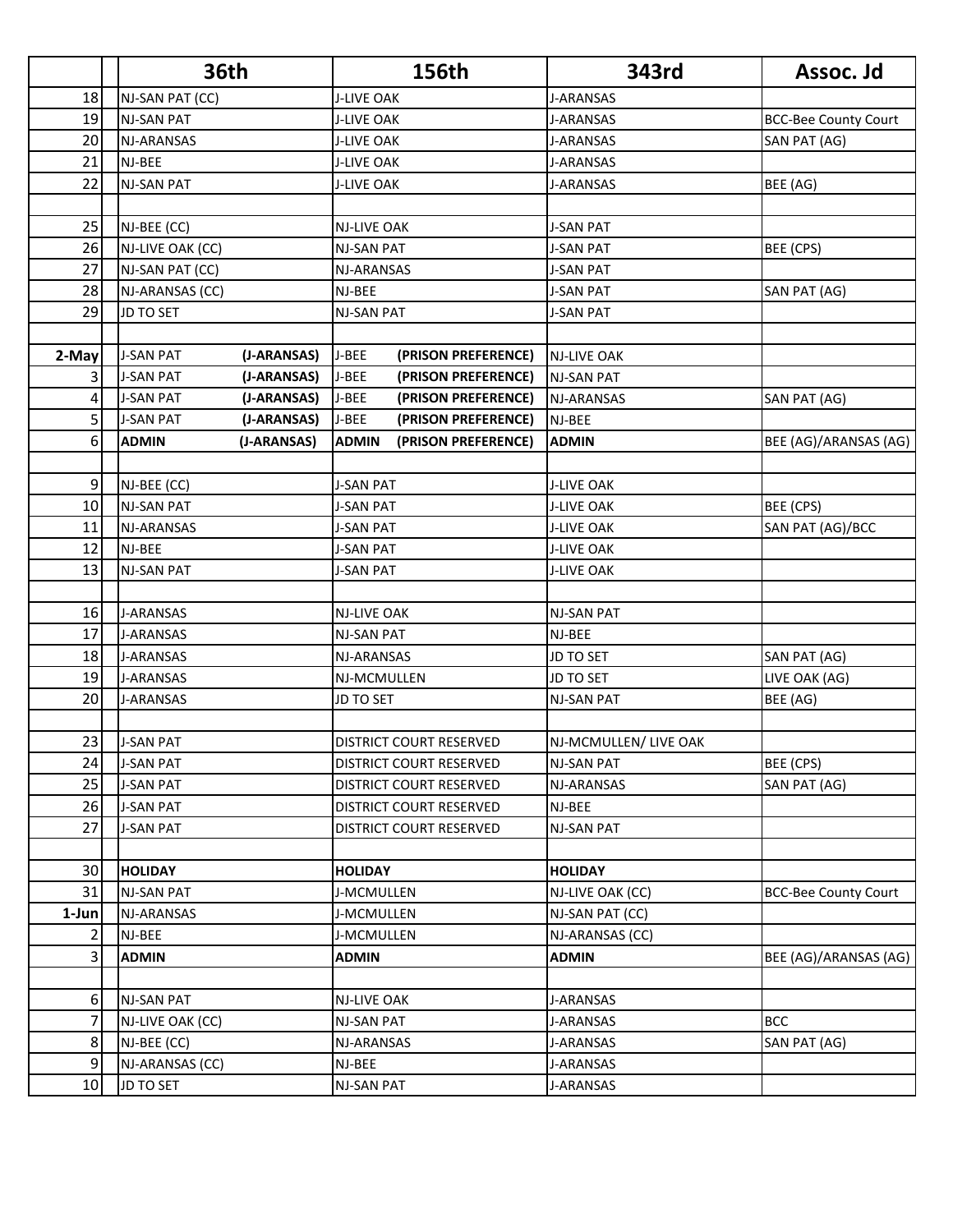|          | <b>36th</b>                            | 156th                           | 343rd                                | Assoc. Jd                   |
|----------|----------------------------------------|---------------------------------|--------------------------------------|-----------------------------|
| 13       | <b>J-SAN PAT</b>                       | J-BEE                           | <b>NJ-LIVE OAK</b>                   |                             |
| 14       | <b>J-SAN PAT</b>                       | J-BEE                           | <b>NJ-SAN PAT</b>                    | BEE (CPS)                   |
| 15       | <b>J-SAN PAT</b>                       | J-BEE                           | NJ-ARANSAS                           | SAN PAT (AG)                |
| 16       | <b>J-SAN PAT</b>                       | J-BEE                           | NJ-BEE                               |                             |
| 17       | <b>J-SAN PAT</b>                       | J-BEE                           | <b>NJ-SAN PAT</b>                    | BEE (AG)                    |
|          |                                        |                                 |                                      |                             |
| 20       | <b>JD TO SET</b>                       | <b>JD TO SET</b>                | <b>JD TO SET</b>                     |                             |
| 21       | <b>NJ-LIVE OAK</b>                     | NJ-ARANSAS (CC)                 | <b>J-SAN PAT</b><br>(BEE PRISON)     |                             |
| 22       | NJ-ARANSAS                             | NJ-LIVE OAK (CC)                | <b>J-SAN PAT</b><br>(BEE PRISON)     | SAN PAT (AG)                |
| 23       | NJ-BEE                                 | NJ-SAN PAT (CC)                 | J-SAN PAT                            | LIVE OAK (AG)               |
| 24       | <b>NJ-SAN PAT</b>                      | NJ-BEE (CC)                     | <b>J-SAN PAT</b>                     |                             |
|          |                                        |                                 |                                      |                             |
| 27       | <b>J-ARANSAS</b>                       | NJ-SAN PAT (CC)                 | <b>J-LIVE OAK</b>                    |                             |
| 28       | <b>J-ARANSAS</b>                       | <b>NJ-SAN PAT</b>               | <b>J-LIVE OAK</b>                    | BEE (CPS)                   |
| 29       | <b>J-ARANSAS</b>                       | NJ-ARANSAS                      | <b>J-LIVE OAK</b>                    | SAN PAT (AG)                |
| 30       | <b>J-ARANSAS</b>                       | NJ-BEE                          | <b>J-LIVE OAK</b>                    |                             |
| $1-Jul$  | ADMIN                                  | <b>ADMIN</b>                    | <b>ADMIN</b>                         | BEE (AG)/ARANSAS (AG)       |
|          |                                        |                                 |                                      |                             |
| 4        | <b>HOLIDAY</b>                         | <b>HOLIDAY</b>                  | <b>HOLIDAY</b>                       |                             |
| 5        | <b>J-SAN PAT</b>                       | NJ-MCMULLEN                     | <b>NJ-SAN PAT</b>                    | <b>BCC-Bee County Court</b> |
| 6        | <b>J-SAN PAT</b>                       | NJ-LIVE OAK (GJ)                | <b>NJ-ARANSAS</b>                    | SAN PAT (AG)                |
| 7        | <b>J-SAN PAT</b>                       | NJ-ARANSAS (CC) (GJ)            | NJ-BEE (GJ)                          |                             |
| 8        | <b>J-SAN PAT</b>                       | NJ-BEE (CC)                     | <b>NJ-SAN PAT</b>                    |                             |
|          |                                        |                                 |                                      |                             |
| 11       | NJ-SAN PAT (GJ)<br>(J-ARANSAS)         | <b>J-LIVE OAK</b>               | J-BEE<br>(PRISON PREFERENCE)         |                             |
| 12       | <b>NJ-SAN PAT</b><br>(J-ARANSAS)       | <b>J-LIVE OAK</b>               | J-BEE<br>(PRISON PREFERENCE)         | BEE (CPS)                   |
| 13       | NJ-ARANSAS<br>(J-ARANSAS)              | <b>J-LIVE OAK</b>               | J-BEE<br>(PRISON PREFERENCE)         | SAN PAT (AG)                |
| 14       | NJ-BEE<br>(J-ARANSAS)                  | <b>J-LIVE OAK</b>               | J-BEE<br>(PRISON PREFERENCE)         |                             |
| 15       | <b>NJ-SAN PAT</b><br>(J-ARANSAS)       | <b>J-LIVE OAK</b>               | J-BEE<br>(PRISON PREFERENCE)         | BEE (AG)                    |
|          |                                        |                                 |                                      |                             |
| 18       | NJ-BEE                                 | <b>NJ-LIVE OAK</b>              | <b>J-SAN PAT</b>                     |                             |
| 19<br>20 | <b>NJ-LIVE OAK</b><br>NJ-MCMULLEN (GJ) | <b>NJ-SAN PAT</b><br>NJ-ARANSAS | <b>J-SAN PAT</b><br><b>J-SAN PAT</b> | SAN PAT (AG)                |
| 21       | NJ-BEE (CC)                            | NJ-BEE                          | <b>J-SAN PAT</b>                     | LIVE OAK (AG)               |
| 22       | NJ-ARANSAS                             | NJ-SAN PAT                      | <b>J-SAN PAT</b>                     |                             |
|          |                                        |                                 |                                      |                             |
| 25       | J-MCMULLEN                             | J-ARANSAS                       | NJ-LIVE OAK                          |                             |
| 26       | J-MCMULLEN                             | <b>J-ARANSAS</b>                | <b>NJ-SAN PAT</b>                    | BEE (CPS)                   |
| 27       | J-MCMULLEN                             | J-ARANSAS                       | NJ-ARANSAS                           | SAN PAT (AG)/BCC            |
| 28       | J-MCMULLEN                             | J-ARANSAS                       | NJ-BEE                               |                             |
| 29       | J-MCMULLEN                             | <b>J-ARANSAS</b>                | <b>NJ-SAN PAT</b>                    |                             |
|          |                                        |                                 |                                      |                             |
| 1-Aug    | NJ-LIVE OAK                            | J-SAN PAT                       | J-ARANSAS                            |                             |
| 2        | <b>NJ-SAN PAT</b>                      | <b>J-SAN PAT</b>                | <b>J-ARANSAS</b>                     | <b>BCC-Bee County Court</b> |
| 3        | NJ-ARANSAS                             | <b>J-SAN PAT</b>                | J-ARANSAS                            | SAN PAT (AG)                |
| 4        | NJ-BEE                                 | <b>J-SAN PAT</b>                | J-ARANSAS                            |                             |
| 5        | <b>ADMIN</b>                           | <b>ADMIN</b>                    | <b>ADMIN</b>                         | BEE (AG)/ARANSAS (AG)       |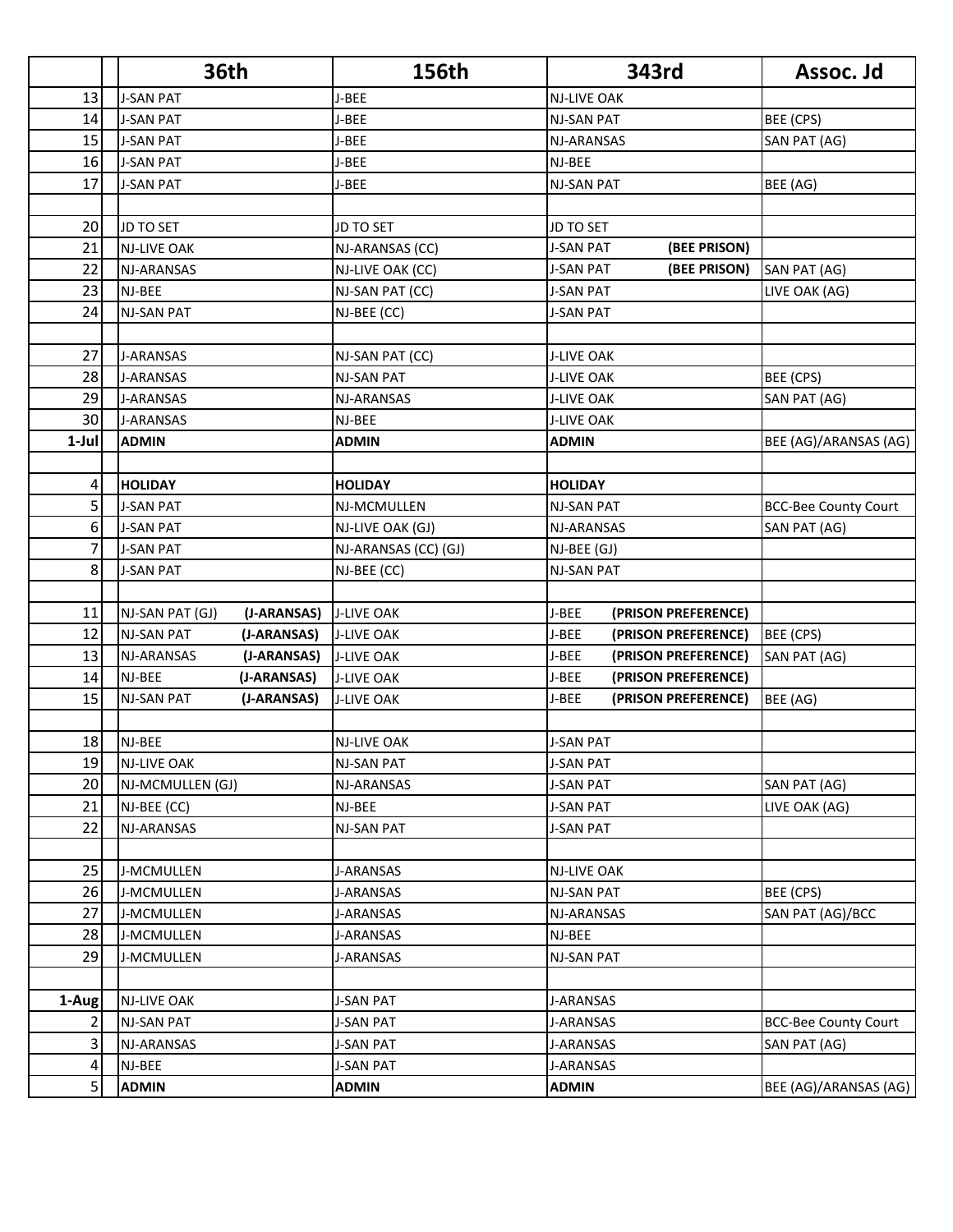|                | <b>36th</b>                | <b>156th</b>               | 343rd                                 | Assoc. Jd                   |
|----------------|----------------------------|----------------------------|---------------------------------------|-----------------------------|
| 8              | <b>J-SAN PAT</b>           | NJ-SAN PAT (CC)            | <b>J-LIVE OAK</b>                     |                             |
| 9              | <b>J-SAN PAT</b>           | <b>NJ-SAN PAT</b>          | <b>J-LIVE OAK</b>                     | BEE (CPS)                   |
| 10             | <b>J-SAN PAT</b>           | NJ-ARANSAS                 | <b>J-LIVE OAK</b>                     | SAN PAT (AG)                |
| 11             | <b>J-SAN PAT</b>           | NJ-BEE                     | <b>J-LIVE OAK</b>                     |                             |
| 12             | <b>J-SAN PAT</b>           | <b>NJ-SAN PAT</b>          | <b>J-LIVE OAK</b>                     |                             |
|                |                            |                            |                                       |                             |
| 15             | J-BEE                      | J-ARANSAS                  | NJ-MCMULLEN (CC)/LIVE OAK             |                             |
| 16             | J-BEE                      | <b>J-ARANSAS</b>           | <b>NJ-SAN PAT</b>                     |                             |
| 17             | J-BEE                      | <b>J-ARANSAS</b>           | NJ-ARANSAS                            | SAN PAT (AG)                |
| 18             | J-BEE                      | J-ARANSAS                  | NJ-BEE                                | LIVE OAK (AG)               |
| 19             | J-BEE                      | <b>J-ARANSAS</b>           | <b>NJ-SAN PAT</b>                     | BEE (AG)                    |
|                |                            |                            |                                       |                             |
| 22             | <b>NJ-LIVE OAK</b>         | NJ-SAN PAT (CC)            | <b>J-SAN PAT</b>                      |                             |
| 23             | <b>NJ-SAN PAT</b>          | NJ-ARANSAS (CC)            | <b>J-SAN PAT</b>                      | BEE (CPS)                   |
| 24             | NJ-ARANSAS                 | NJ-LIVE OAK (CC)           | <b>J-SAN PAT</b>                      | SAN PAT (AG)/BCC            |
| 25             | NJ-BEE                     | NJ-SAN PAT (CC)            | <b>J-SAN PAT</b>                      |                             |
| 26             | <b>NJ-SAN PAT</b>          | NJ-MCMULLEN                | <b>J-SAN PAT</b>                      |                             |
|                |                            |                            |                                       |                             |
| 29             | <b>J-SAN PAT</b>           | <b>NJ-LIVE OAK</b>         | NJ-SAN PAT (CC)                       |                             |
| 30             | <b>J-SAN PAT</b>           | <b>NJ-SAN PAT</b>          | NJ-ARANSAS (CC)                       | <b>BCC-Bee County Court</b> |
| 31             | <b>J-SAN PAT</b>           | NJ-ARANSAS                 | NJ-BEE (CC)                           |                             |
| 1-Sep          | <b>J-SAN PAT</b>           | NJ-BEE                     | NJ-LIVE OAK (CC)                      |                             |
| 2              | <b>ADMIN</b>               | <b>ADMIN</b>               | <b>ADMIN</b>                          | BEE (AG)                    |
|                |                            |                            |                                       |                             |
| 5              | <b>HOLIDAY</b>             | <b>HOLIDAY</b>             | <b>HOLIDAY</b>                        |                             |
| 6              | <b>JD TO SET</b>           | <b>JD TO SET</b>           | <b>JD TO SET</b>                      | <b>BCC-Bee County Court</b> |
| $\overline{7}$ | <b>JUDICIAL CONFERENCE</b> | <b>JUDICIAL CONFERENCE</b> | <b>JUDICIAL CONFERENCE</b>            | SAN PAT (AG)                |
| 8              | <b>JUDICIAL CONFERENCE</b> | <b>JUDICIAL CONFERENCE</b> | <b>JUDICIAL CONFERENCE</b>            |                             |
| 9              | <b>JUDICIAL CONFERENCE</b> | <b>JUDICIAL CONFERENCE</b> | <b>JUDICIAL CONFERENCE</b>            | ARANSAS (AG)                |
|                |                            |                            |                                       |                             |
| 12             | <b>NJ-LIVE OAK</b>         | J-MCMULLEN                 | <b>J-ARANSAS</b>                      |                             |
| 13             | NJ-SAN PAT                 | J-MCMULLEN                 | J-ARANSAS                             | BEE (CPS)                   |
| 14             | NJ-ARANSAS                 | J-MCMULLEN                 | J-ARANSAS                             | <b>BCC-Bee County Court</b> |
| 15             | NJ-BEE                     | J-MCMULLEN                 | J-ARANSAS                             |                             |
| 16             | <b>NJ-SAN PAT</b>          | J-MCMULLEN                 | J-ARANSAS                             | BEE (AG)                    |
|                |                            |                            |                                       |                             |
| 19             | J-BEE                      | <b>NJ-LIVE OAK</b>         | <b>J-SAN PAT</b>                      |                             |
| 20             | J-BEE                      | NJ-SAN PAT                 | J-SAN PAT                             |                             |
| 21             | J-BEE<br>J-BEE             | NJ-ARANSAS                 | <b>J-SAN PAT</b>                      | SAN PAT (AG)                |
| 22             |                            | NJ-BEE                     | <b>J-SAN PAT</b>                      | LIVE OAK (AG)               |
| 23             | J-BEE                      | <b>NJ-SAN PAT</b>          | <b>J-SAN PAT</b>                      | ARANSAS (AG)                |
| 26             | <b>J-LIVE OAK</b>          | <b>J-SAN PAT</b>           | <b>BEE(PRISON)</b><br>NJ-SAN PAT (CC) |                             |
| 27             | <b>J-LIVE OAK</b>          | <b>J-SAN PAT</b>           | <b>NJ-SAN PAT</b>                     | BEE (CPS)                   |
| 28             | <b>J-LIVE OAK</b>          | <b>J-SAN PAT</b>           | <b>BEE(PRISON)</b><br>NJ-ARANSAS      | SAN PAT (AG)/BCC            |
| 29             | <b>J-LIVE OAK</b>          | <b>J-SAN PAT</b>           | NJ-BEE                                |                             |
| 30             | <b>J-LIVE OAK</b>          | <b>J-SAN PAT</b>           | <b>NJ-SAN PAT</b>                     |                             |
|                |                            |                            |                                       |                             |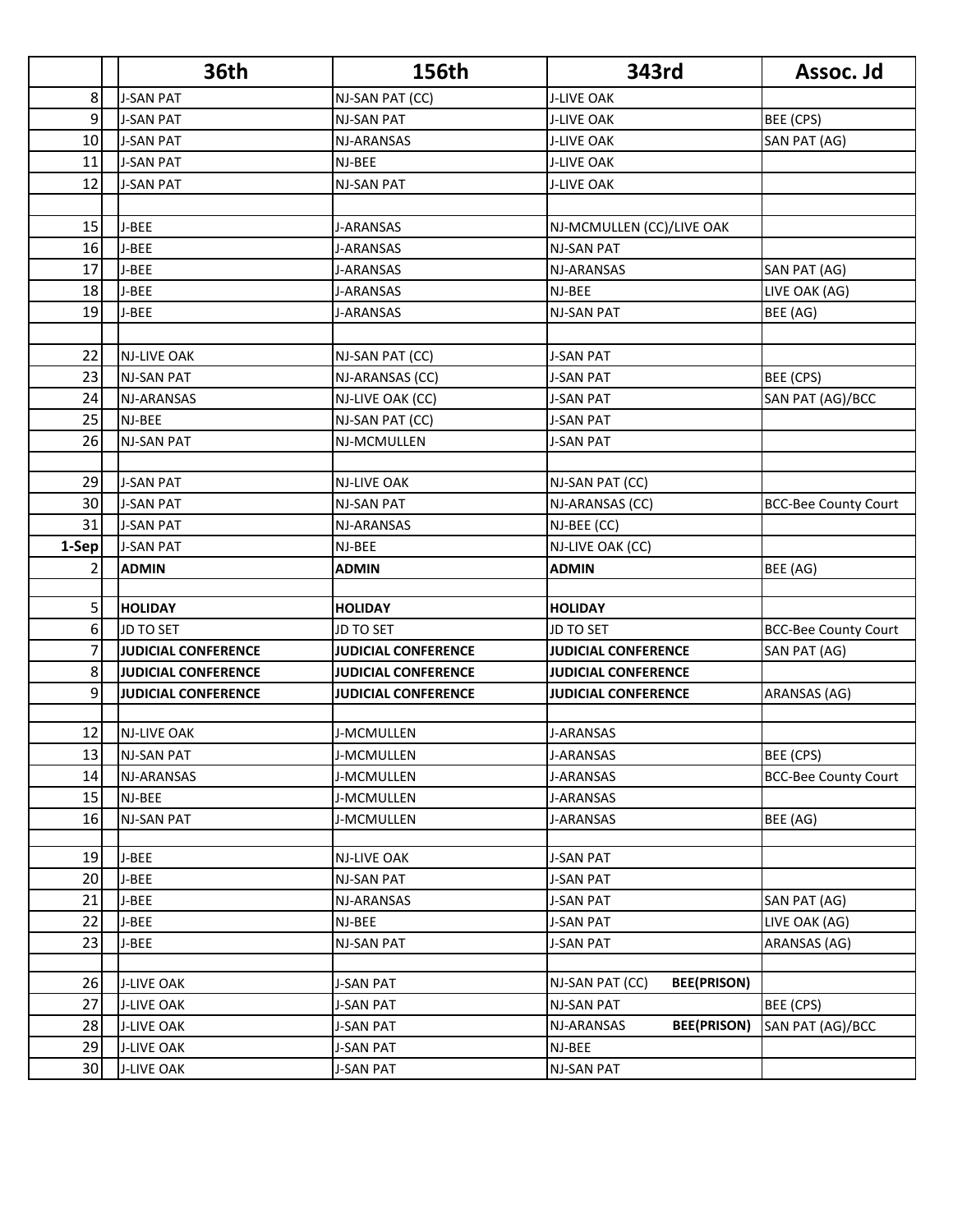|                | <b>36th</b>                      | 156th              | 343rd                    | Assoc. Jd.                  |
|----------------|----------------------------------|--------------------|--------------------------|-----------------------------|
| 3-Oct          | <b>NJ-LIVE OAK</b>               | NJ-SAN PAT (CC)    | <b>J-SAN PAT</b>         | <b>BCC-Bee County Court</b> |
| 4              | <b>NJ-SAN PAT</b>                | NJ-ARANSAS (CC)    | <b>J-SAN PAT</b>         |                             |
| 5              | NJ-ARANSAS                       | NJ-MCMULLEN        | <b>J-SAN PAT</b>         | SAN PAT (AG)                |
| 6              | NJ-BEE                           | <b>NJ-SAN PAT</b>  | <b>J-SAN PAT</b>         |                             |
| 7              | <b>ADMIN</b>                     | <b>ADMIN</b>       | <b>ADMIN</b>             | BEE (AG)/ARANSAS (AG)       |
|                |                                  |                    |                          |                             |
| 10             | JD TO SET                        | <b>JD TO SET</b>   | <b>JD TO SET</b>         |                             |
| 11             | <b>J-ARANSAS</b>                 | <b>NJ-LIVE OAK</b> | J-BEE<br>J- BEE (PRISON) | BEE (CPS)                   |
| 12             | <b>J-ARANSAS</b>                 | NJ-ARANSAS         | J-BEE<br>J- BEE (PRISON) | SAN PAT (AG)                |
| 13             | <b>J-ARANSAS</b>                 | NJ-BEE             | J-BEE<br>J- BEE (PRISON) |                             |
| 14             | <b>J-ARANSAS</b>                 | <b>NJ-SAN PAT</b>  | J-BEE<br>J- BEE (PRISON) |                             |
|                |                                  |                    |                          |                             |
| 17             | <b>J-SAN PAT</b>                 | J-BEE              | NJ-LIVE OAK              |                             |
| 18             | <b>J-SAN PAT</b>                 | J-BEE              | <b>NJ-SAN PAT</b>        |                             |
| 19             | <b>J-SAN PAT</b>                 | J-BEE              | NJ-ARANSAS               | SAN PAT (AG)                |
| 20             | <b>J-SAN PAT</b>                 | J-BEE              | NJ-BEE                   | LIVE OAK (AG)               |
| 21             | <b>J-SAN PAT</b>                 | J-BEE              | <b>NJ-SAN PAT</b>        | BEE (AG)                    |
|                |                                  |                    |                          |                             |
| 24             | NJ-SAN PAT (CC)<br>(J-ARANSAS)   | <b>J-LIVE OAK</b>  | <b>J-SAN PAT</b>         |                             |
| 25             | <b>NJ-SAN PAT</b><br>(J-ARANSAS) | <b>J-LIVE OAK</b>  | <b>J-SAN PAT</b>         | BEE (CPS)                   |
| 26             | NJ-ARANSAS<br>(J-ARANSAS)        | <b>J-LIVE OAK</b>  | <b>J-SAN PAT</b>         | SAN PAT (AG)/BCC            |
| 27             | NJ-BEE<br>(J-ARANSAS)            | <b>J-LIVE OAK</b>  | <b>J-SAN PAT</b>         |                             |
| 28             | <b>NJ-SAN PAT</b><br>(J-ARANSAS) | <b>J-LIVE OAK</b>  | <b>J-SAN PAT</b>         |                             |
|                |                                  |                    |                          |                             |
| 31             | NJ-BEE (CC)                      | <b>NJ-LIVE OAK</b> | JD TO SET                |                             |
| 1-Nov          | NJ-LIVE OAK (CC)                 | NJ-SAN PAT         | <b>JD TO SET</b>         |                             |
| $\overline{2}$ | NJ-SAN PAT (CC)                  | NJ-ARANSAS         | <b>JD TO SET</b>         | SAN PAT (AG)                |
| 3              | NJ-MCMULLEN (CC)                 | NJ-BEE             | JD TO SET                |                             |
| 4              | <b>ADMIN</b>                     | <b>ADMIN</b>       | <b>ADMIN</b>             | BEE (AG)/ARANSAS (AG)       |
|                |                                  |                    |                          |                             |
| $\overline{7}$ | J-BEE                            | <b>J-SAN PAT</b>   | <b>NJ-LIVE OAK</b>       |                             |
| 8              | J-BEE                            | <b>J-SAN PAT</b>   | <b>NJ-SAN PAT</b>        | BEE (CPS)                   |
| 9              | J-BEE                            | <b>J-SAN PAT</b>   | NJ-ARANSAS               | SAN PAT (AG)                |
| 10             | J-BEE                            | <b>J-SAN PAT</b>   | NJ-BEE                   | LIVE OAK (AG)               |
| 11             | <b>HOLIDAY</b>                   | <b>HOLIDAY</b>     | <b>HOLIDAY</b>           |                             |
| 14             | NJ-BEE (CC)                      | J-ARANSAS          | <b>J-LIVE OAK</b>        |                             |
| 15             | <b>NJ-SAN PAT</b>                | J-ARANSAS          | <b>J-LIVE OAK</b>        |                             |
| 16             | NJ-ARANSAS                       | J-ARANSAS          | <b>J-LIVE OAK</b>        | SAN PAT (AG)                |
| 17             | NJ-BEE                           | J-ARANSAS          | <b>J-LIVE OAK</b>        | <b>BCC-Bee County Court</b> |
| 18             | <b>NJ-SAN PAT</b>                | J-ARANSAS          | J-LIVE OAK               | BEE (AG)                    |
|                |                                  |                    |                          |                             |
| 21             | <b>NJ-SAN PAT</b>                | <b>NJ-LIVE OAK</b> | NJ-SAN PAT (CC)          |                             |
| 22             | NJ-ARANSAS                       | NJ-SAN PAT         | NJ-BEE                   | BEE (CPS)                   |
| 23             | JD TO SET                        | <b>JD TO SET</b>   | JD TO SET                | SAN PAT (AG)                |
| 24             | <b>HOLIDAY</b>                   | <b>HOLIDAY</b>     | <b>HOLIDAY</b>           |                             |
| 25             | <b>HOLIDAY</b>                   | <b>HOLIDAY</b>     | <b>HOLIDAY</b>           |                             |